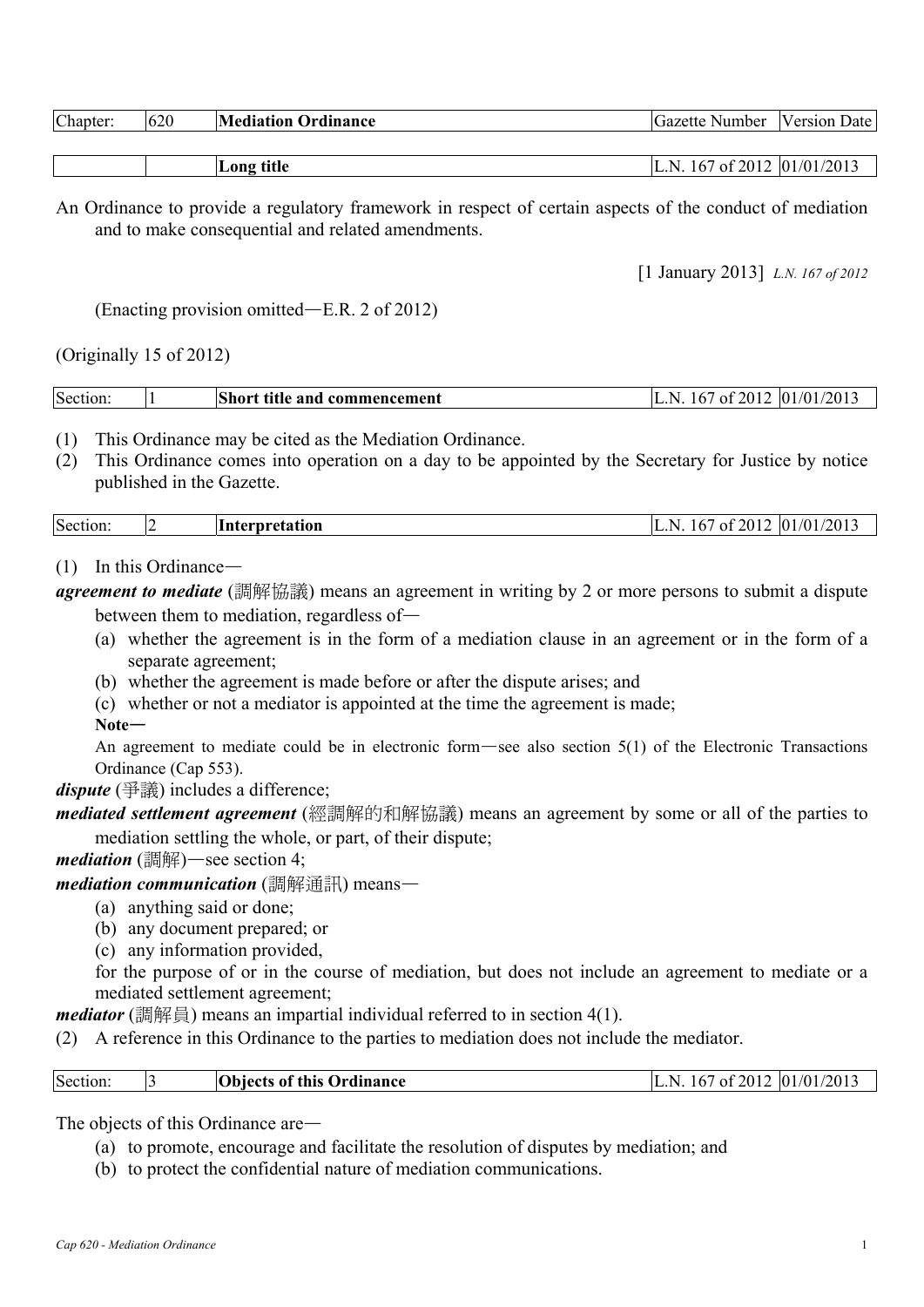| Section: |  | Meaning of mediation | of 2012<br>N<br>I b | 01/01/2013 |
|----------|--|----------------------|---------------------|------------|
|----------|--|----------------------|---------------------|------------|

- (1) For the purposes of this Ordinance, mediation is a structured process comprising one or more sessions in which one or more impartial individuals, without adjudicating a dispute or any aspect of it, assist the parties to the dispute to do any or all of the following—
	- (a) identify the issues in dispute;
	- (b) explore and generate options;
	- (c) communicate with one another;
	- (d) reach an agreement regarding the resolution of the whole, or part, of the dispute.
- (2) For the purposes of subsection (1), a session is a meeting between a mediator and one or more of the parties to a dispute, and includes any activity undertaken in respect of—
	- (a) arranging or preparing for such a meeting, whether the meeting takes place or not; and
	- (b) following up any matter or issue raised in such a meeting.
- (3) For the purposes of subsection (2), a meeting includes a meeting conducted by telephone, video conferencing or other electronic means.

| Section: | Mediation and mediation communications to which this | L.N. 167 of 2012 $ 01/01/2013$ |  |
|----------|------------------------------------------------------|--------------------------------|--|
|          | <b>Ordinance applies</b>                             |                                |  |

- (1) Subject to subsection (2), this Ordinance applies to any mediation conducted under an agreement to mediate if either of the following circumstances applies—
	- (a) the mediation is wholly or partly conducted in Hong Kong; or
	- (b) the agreement provides that this Ordinance or the law of Hong Kong is to apply to the mediation.
- (2) This Ordinance does not apply to a process specified in Schedule 1.
- (3) This Ordinance applies to a mediation communication relating to any mediation to which this Ordinance applies.
- (4) For the purposes of this section, it does not matter whether—
	- (a) the agreement to mediate is made before, on or after the commencement date of this Ordinance or entered into in Hong Kong or elsewhere;
	- (b) the mediation is conducted before, on or after the commencement date of this Ordinance or completed before that date; or
	- (c) the mediation communication is made before, on or after the commencement date of this Ordinance.

| Section: | <b>Application to the Government</b> | 167<br>N. | 7 of 2012   01/01/2013 |
|----------|--------------------------------------|-----------|------------------------|
|          |                                      |           |                        |

This Ordinance applies to the Government.

The following sections of the Legal Practitioners Ordinance (Cap 159) do not apply to the provision of assistance or support to a party to mediation in the course of the mediation—

- (a) section 44 (penalty for unlawfully practising as a barrister or notary public);
- (b) section 45 (unqualified person not to act as solicitor);
- (c) section 47 (unqualified person not to prepare certain instruments, etc.).

| Section: |  | Confidentiality of mediation communications | L.N. 167 of 2012 $ 01/01/2013$ |
|----------|--|---------------------------------------------|--------------------------------|
|----------|--|---------------------------------------------|--------------------------------|

(1) A person must not disclose a mediation communication except as provided by subsection (2) or (3).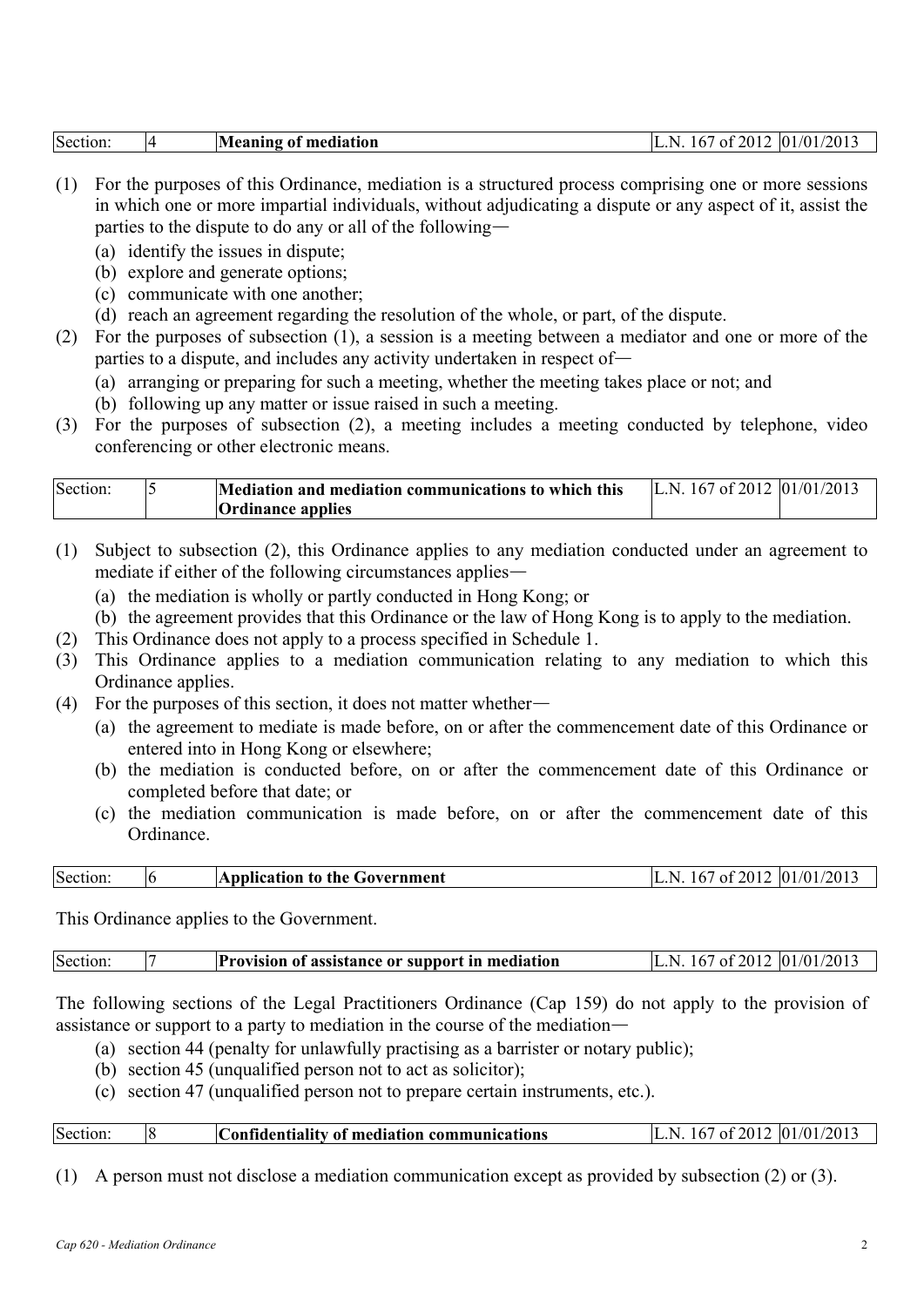- (2) A person may disclose a mediation communication if—
	- (a) the disclosure is made with the consent of—
		- (i) each of the parties to the mediation;
		- (ii) the mediator for the mediation or, if there is more than one, each of them; and
		- (iii) if the mediation communication is made by a person other than a party to the mediation or a mediator—the person who made the communication;
	- (b) the content of the mediation communication is information that has already been made available to the public, except for information that is only in the public domain due to an unlawful disclosure;
	- (c) the content of the mediation communication is information that is otherwise subject to discovery in civil proceedings or to other similar procedures in which parties are required to disclose documents in their possession, custody or power;
	- (d) there are reasonable grounds to believe that the disclosure is necessary to prevent or minimize the danger of injury to a person or of serious harm to the well-being of a child;
	- (e) the disclosure is made for research, evaluation or educational purposes without revealing, or being likely to reveal, directly or indirectly, the identity of a person to whom the mediation communication relates;
	- (f) the disclosure is made for the purpose of seeking legal advice; or
	- (g) the disclosure is made in accordance with a requirement imposed by law.
- (3) A person may disclose a mediation communication with leave of the court or tribunal under section 10
	- (a) for the purpose of enforcing or challenging a mediated settlement agreement;
	- (b) for the purpose of establishing or disputing an allegation or complaint of professional misconduct made against a mediator or any other person who participated in the mediation in a professional capacity; or
	- (c) for any other purpose that the court or tribunal considers justifiable in the circumstances of the case.
- (4) In this section—

—

*child* (未成年人) means a person under the age of 18 years.

| Section:<br>Admissibility of mediation communications in evidence | L.N. 167 of 2012 $ 01/01/2013 $ |
|-------------------------------------------------------------------|---------------------------------|
|-------------------------------------------------------------------|---------------------------------|

A mediation communication may be admitted in evidence in any proceedings (including judicial, arbitral, administrative or disciplinary proceedings) only with leave of the court or tribunal under section 10.

| Section: | 10 | Leave for disclosure or admission in evidence | N | of 2012   01/01/2013 ' |
|----------|----|-----------------------------------------------|---|------------------------|
|          |    |                                               |   |                        |

- (1) The court or tribunal specified in subsection (3) may, on application by any person, grant leave for a mediation communication to be disclosed under section 8(3) or to be admitted in evidence under section 9.
- (2) For the purposes of subsection (1), the court or tribunal must take into account the following matters in deciding whether to grant leave for a mediation communication to be disclosed or admitted in evidence —
	- (a) whether the mediation communication may be, or has been, disclosed under section 8(2);
	- (b) whether it is in the public interest or the interests of the administration of justice for the mediation communication to be disclosed or admitted in evidence;
	- (c) any other circumstances or matters that the court or tribunal considers relevant.
- (3) The court or tribunal specified for the purposes of subsection (1) is—
	- (a) if the mediation communication is sought to be disclosed or admitted in evidence in proceedings in the Court of Final Appeal—the Court of Final Appeal;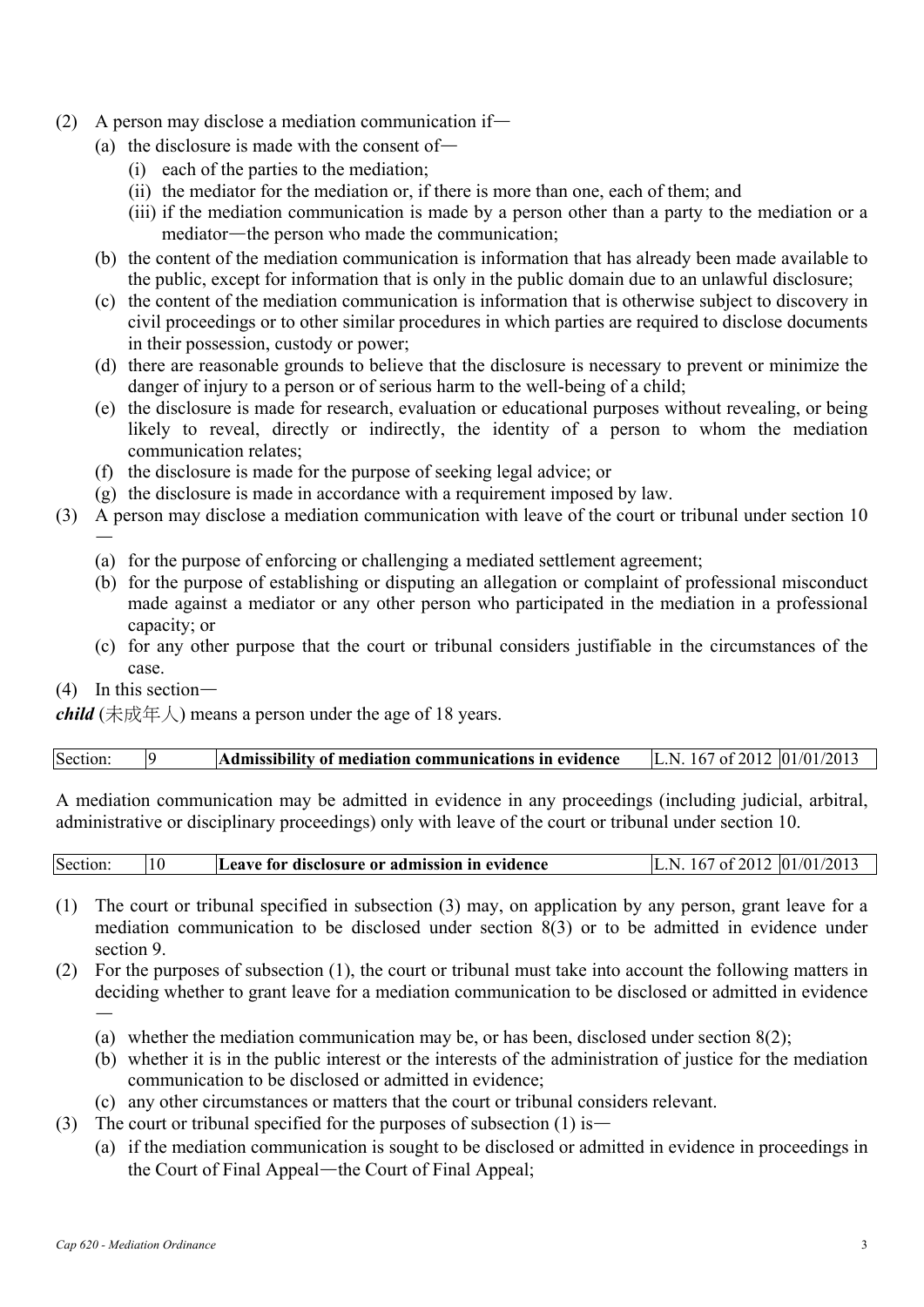- (b) if the mediation communication is sought to be disclosed or admitted in evidence in proceedings in the Court of Appeal—the Court of Appeal;
- (c) if the mediation communication is sought to be disclosed or admitted in evidence in proceedings in the District Court—the District Court;
- (d) if the mediation communication is sought to be disclosed or admitted in evidence in proceedings in the Lands Tribunal—the Lands Tribunal; or
- (e) in any other case—the Court of First Instance.

| Section: | Consequential and related amendments | 167 of 2012 01/01/2013<br>N |  |
|----------|--------------------------------------|-----------------------------|--|
|          |                                      |                             |  |

The enactments specified in Schedule 2 are amended as set out in that Schedule.

| Schedule: |  | <b>Processes to Which this Ordinance Does Not Apply</b> | L.N. 167 of 2012 $ 01/01/2013$ |  |
|-----------|--|---------------------------------------------------------|--------------------------------|--|
|-----------|--|---------------------------------------------------------|--------------------------------|--|

[section 5]

- 1. Conciliation referred to in sections 6, 15 and 25 of the Labour Tribunal Ordinance (Cap 25).
- 2. Conciliation referred to in section 39 of the Apprenticeship Ordinance (Cap 47).
- 3. Conciliation and special conciliation referred to in Part II of the Labour Relations Ordinance (Cap 55).
- 4. Mediation referred to in Part IIA of the Labour Relations Ordinance (Cap 55).
- 5. The process described in section 17 of the Marriage Reform Ordinance (Cap 178).
- 6. Mediation referred to in section 11B of The Ombudsman Ordinance (Cap 397).
- 7. Conciliation referred to in sections 4 and 14 of the Minor Employment Claims Adjudication Board Ordinance (Cap 453).
- 8. Conciliation referred to in sections 64 and 84 of the Sex Discrimination Ordinance (Cap 480) and section 8 of the Sex Discrimination (Investigation and Conciliation) Rules (Cap 480 sub. leg. B).
- 9. Conciliation referred to in sections 62 and 80 of the Disability Discrimination Ordinance (Cap 487) and section 8 of the Disability Discrimination (Investigation and Conciliation) Rules (Cap 487 sub. leg. B).
- 10. Conciliation referred to in sections 44 and 62 of the Family Status Discrimination Ordinance (Cap 527) and section 8 of the Family Status Discrimination (Investigation and Conciliation) Rules (Cap 527 sub.  $leg. A)$ .
- 11. Conciliation referred to in sections 59 and 78 of the Race Discrimination Ordinance (Cap 602) and section 8 of the Race Discrimination (Investigation and Conciliation) Rules (Cap 602 sub. leg. B).
- 12. Mediation proceedings referred to in sections 32(3) and 33 of the Arbitration Ordinance (Cap 609).

|  | Schedule |  | Consequential and Related Amendments | 167 of 2012 $ 01/01/2013$ |
|--|----------|--|--------------------------------------|---------------------------|
|--|----------|--|--------------------------------------|---------------------------|

[section 11]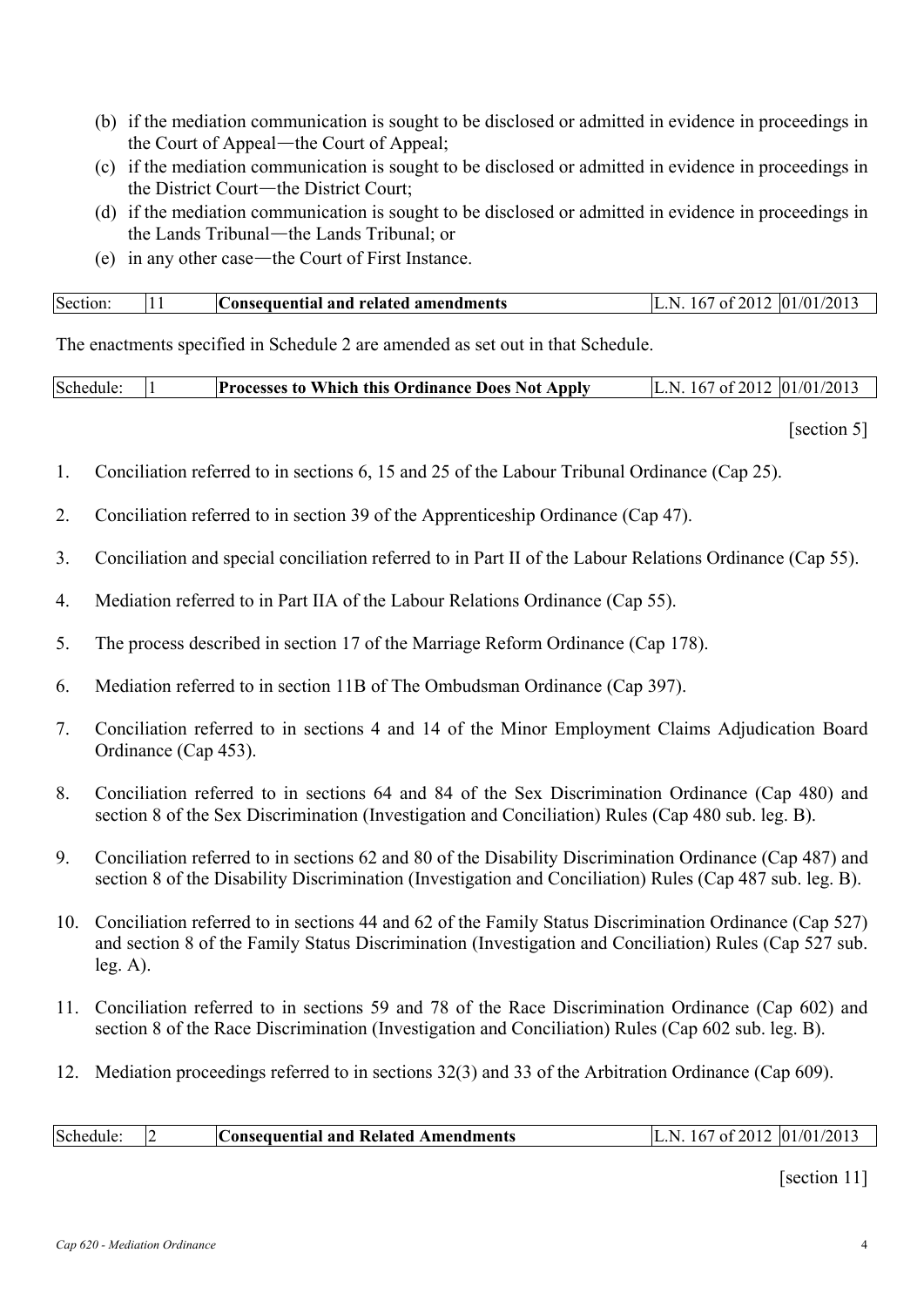### **Part 1**

## **Amendment to Law Amendment and Reform (Consolidation) Ordinance (Cap 23)**

### **1. Section 24 amended (property of engaged couples)**

Section 24(2), Chinese text—

**Repeal**  "調解" **Substitute** 

"解決".

## **Part 2**

### **Amendments to Labour Tribunal Ordinance (Cap 25)**

## **2. Section 2 amended (interpretation)**

(1) Section 2, definition of *conciliation*—

**Repeal** 

# "(調解)"

**Substitute** 

"(調停)".

(2) Section 2, Chinese text, definition of  $\mathcal{H}\!\!\mathcal{H}\!\!\mathcal{H}\!\!\mathcal{H}$ 

**Repeal**  "調解"

**Substitute** 

"調停".

### **3. Section 15 amended (conciliation certificate to be filed)**

(1) Section 15, Chinese text, heading—

**Repeal**  "調解" **Substitute**  "調停".

(2) Section 15(1)(a), (b), (c) and (d), (3)(b), (4) and (5), Chinese text— **Repeal** 

"調解" (wherever appearing)

**Substitute** 

"調停".

(3) Section 15(6), Chinese text, before "進展情況"—

# **Add**

"調停的".

(4) Section 15(7), Chinese text—

**Repeal** 

"調解"

# **Substitute**

"調停".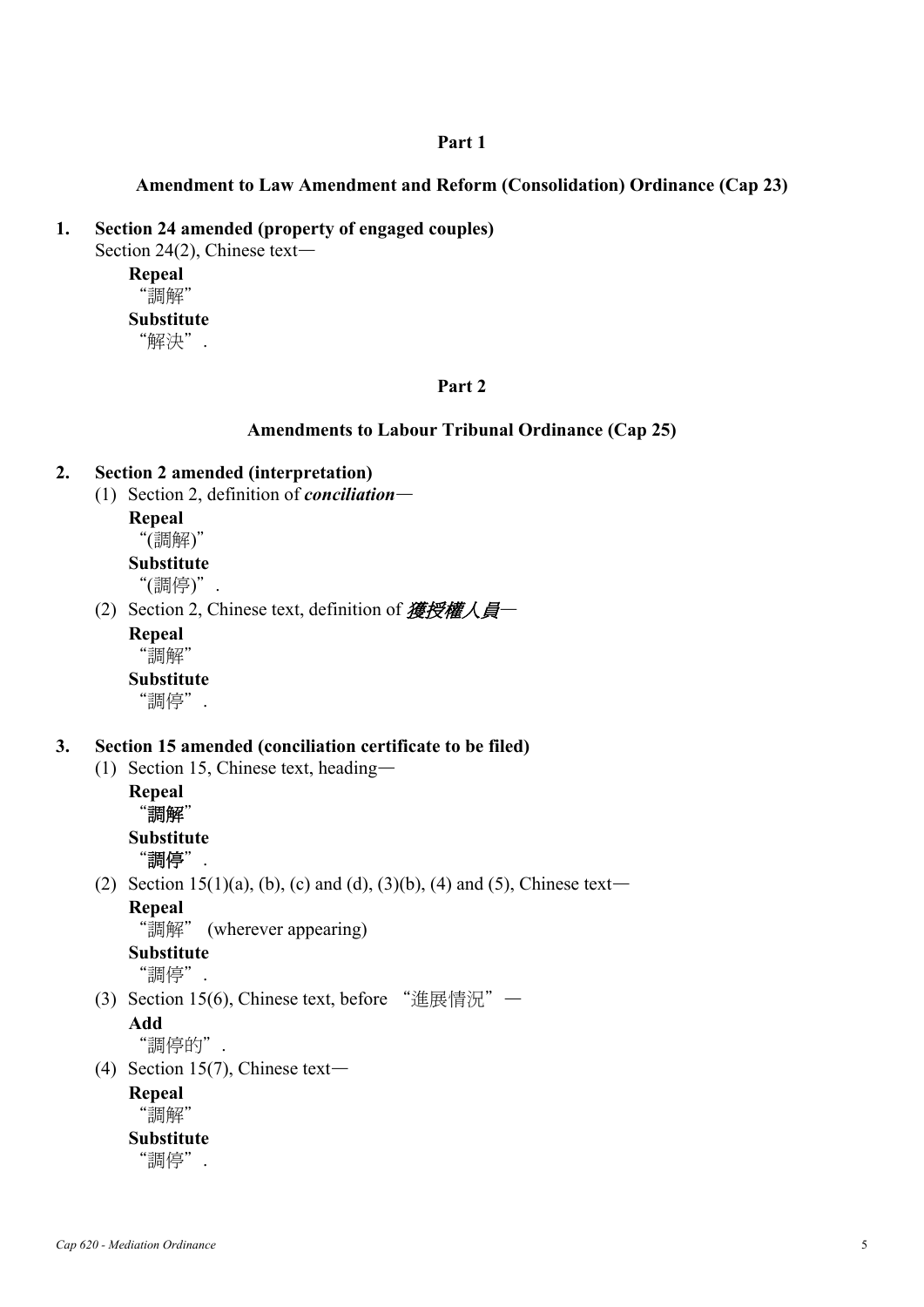## **4.** "調停" **substituted for** "調解"

The following provisions, Chinese text—

- (a) Section  $6(5)$ ;
- (b) Section  $25(3)(e)$ —

**Repeal** 

"調解" (wherever appearing)

**Substitute** 

"調停".

### **Part 3**

## **Amendments to Labour Tribunal (Forms) Rules (Cap 25 sub. leg. C)**

#### **5. Schedule amended**

(1) The Schedule, Chinese text, Form 7—

**Repeal** 

"調解" (wherever appearing)

#### **Substitute**

"調停".

(2) The Schedule, Chinese text, Form 9—

**Repeal** 

"調解" (wherever appearing)

**Substitute** 

"調停".

## **Part 4**

### **Amendment to Apprenticeship Ordinance (Cap 47)**

**6. Section 39 amended (reference of disputes to the Director)**  Section 39, Chinese text—

> **Repeal**  "調解" **Substitute**  "調停".

#### **Part 5**

### **Amendment to Professional Accountants Ordinance (Cap 50)**

**7. Section 7 amended (objects of the Institute)**  Section 7, Chinese text—

**Repeal paragraph (i) Substitute**  "(i) 排解會計師專業內的爭議;".

### **Part 6**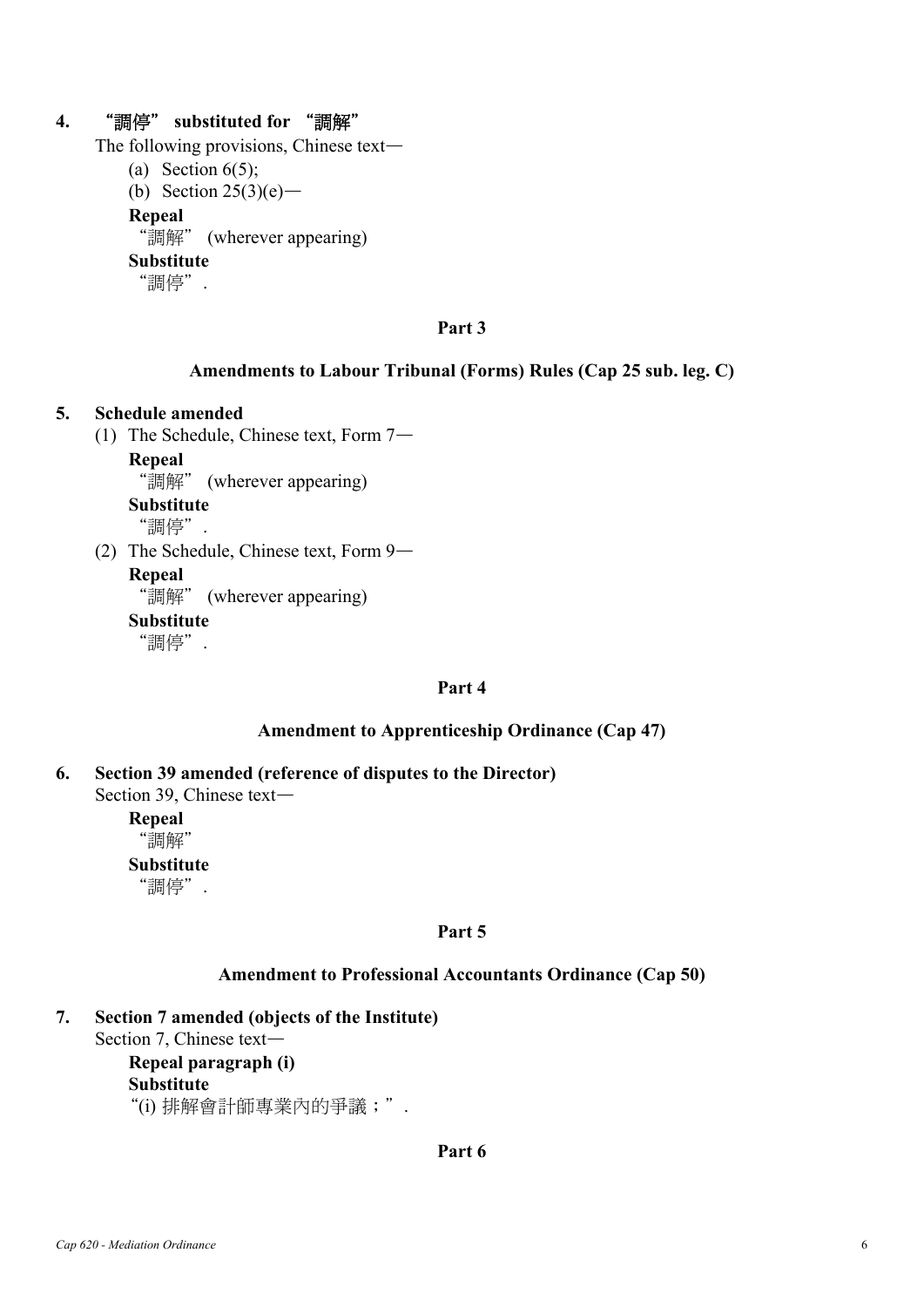**Amendments to Labour Relations Ordinance (Cap 55)** 



**Substitute**  "調停".

**10. Part IIA heading amended (mediation)**  Part IIA, Chinese text, heading—

> **Repeal**  "調停" **Substitute**  "調解".

# **11. Section 11A amended (appointment of mediator or mediation board)**

(1) Section 11A, Chinese text, heading— **Repeal**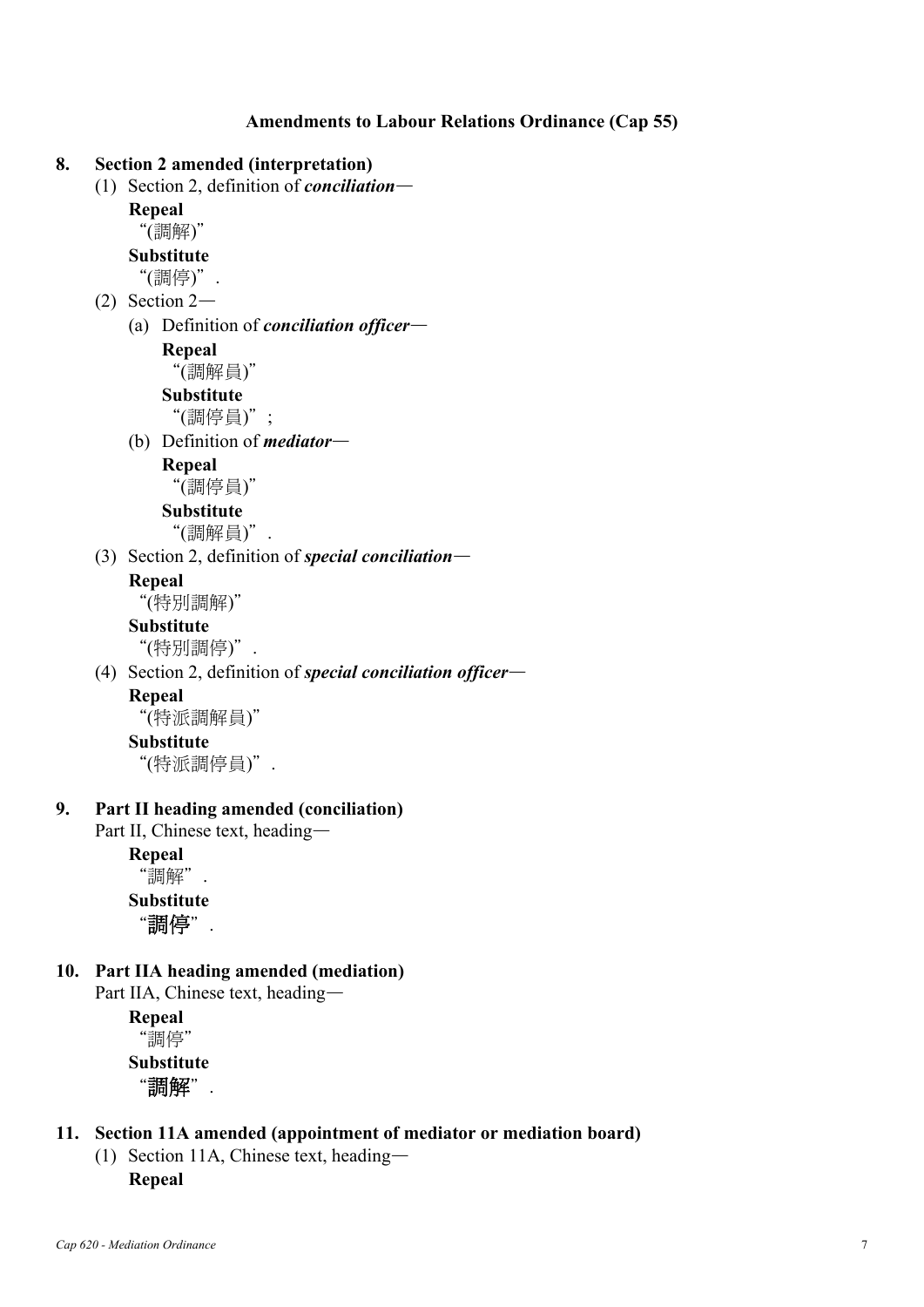```
"調停" (wherever appearing) 
Substitute 
 "調解".
```
(2) Section 11A, Chinese text—

# **Repeal subsection (1)**

# **Substitute**

"(1) 凡發生勞資糾紛時,不論調停員或特派調停員是否曾試圖調停或作特別調停,處長可 委任一名調解員或委出一個由2名或多於2名的人士組成的調解委員會,調解該勞資糾 紛。".

(3) Section 11A(2), Chinese text—

### **Repeal**

"調停"

## **Substitute**

"調解".

# **12.** "調停" **substituted for** "調解"

- (1) The following provisions, Chinese text—
	- (a) Section  $3(c)$ ;
	- (b) Section  $4(1)$  and  $(2)$ ;
	- (c) Section  $5(1)$  and  $(2)$ ;
	- (d) Section 6;
	- (e) Section  $7(1)$  and  $(2)$ :
	- (f) Section 8;
	- (g) Section 9;
	- (h) Section 10(1);
	- (i) Section  $35(1)(c)$ —

## **Repeal**

"調解" (wherever appearing)

**Substitute** 

"調停".

- (2) The following provisions, Chinese text—
	- (a) Section 3, heading;
	- (b) Section 4, heading;
	- (c) Section 5, heading;
	- (d) Section 6, heading;
	- (e) Section 7, heading—

**Repeal** 

```
"調解" (wherever appearing)
```
**Substitute** 

"調停".

# **13.** "調解" **substituted for** "調停"

- (1) The following provisions, Chinese text—
	- (a) Section 11B;
	- (b) Section 11C;
	- (c) Section 11D;
	- (d) Section 11E—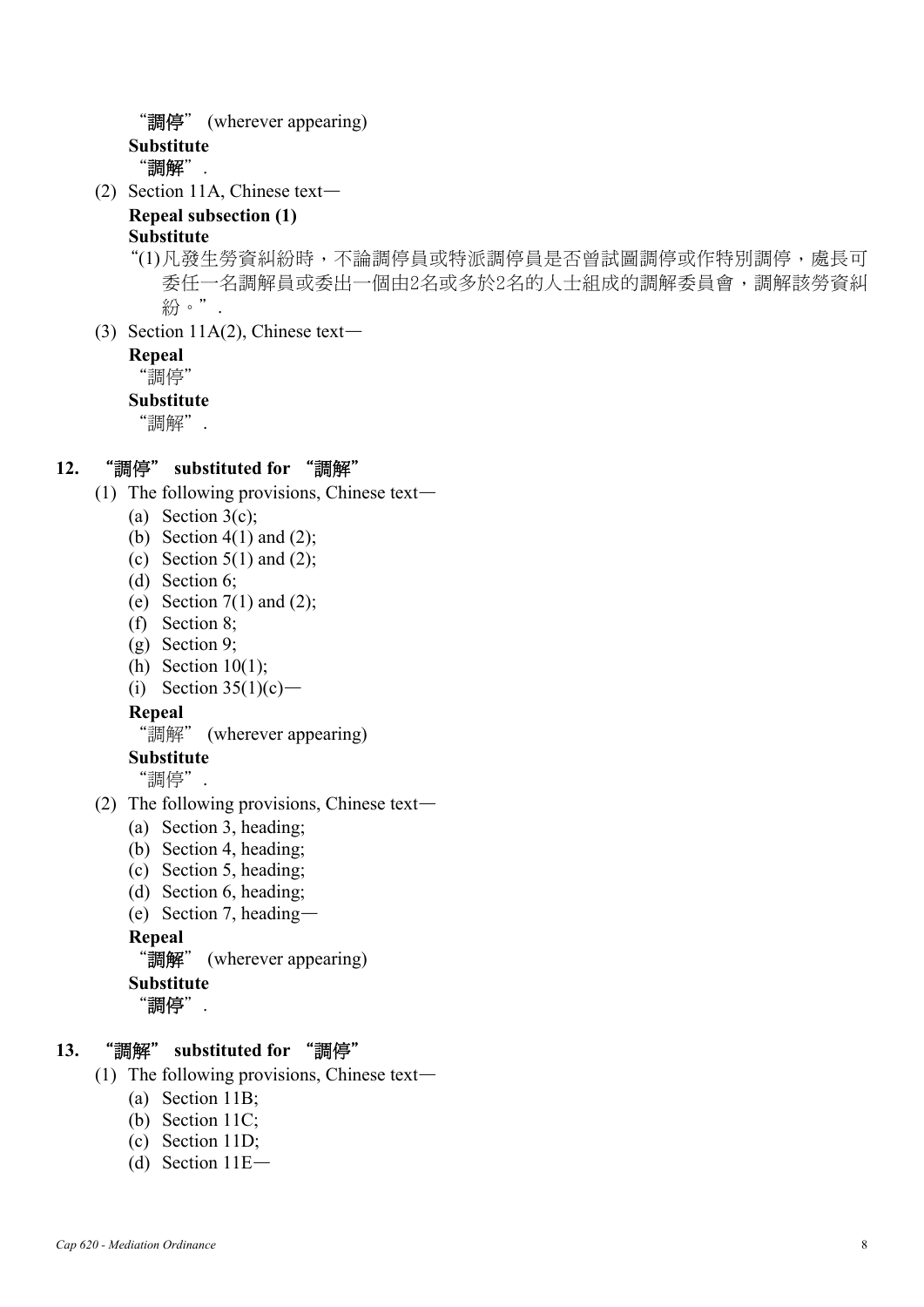**Repeal**  "調停" (wherever appearing) **Substitute**  "調解". (2) The following provisions, Chinese text— (a) Section 11B, heading; (b) Section 11C, heading; (c) Section 11E, heading— **Repeal**  "調停" (wherever appearing) **Substitute**  "調解".

## **Part 7**

**Amendments to Minor Employment Claims Adjudication Board Ordinance (Cap 453)** 

## **14. Section 2 amended (interpretation)**

(1) Section 2, definition of *conciliation*—

### **Repeal**

"(調解)"

**Substitute** 

"(調停)".

(2) Section 2, Chinese text, definition of 獲授權人員—

### **Repeal**

"調解"

## **Substitute**

"調停".

## **15.** "調停" **substituted for** "調解"

- (1) The following provisions, Chinese text—
	- (a) Section  $4(6)$ ;
	- (b) Section 14(1)(a), (b), (c) and (d)—

## **Repeal**

"調解" (wherever appearing)

## **Substitute**

"調停".

(2) Section 14, Chinese text, heading—

```
Repeal 
 "調解"
Substitute
```

```
"調停".
```
# **Part 8**

# **Amendments to Sex Discrimination Ordinance (Cap 480)**

# **16. Section 2 amended (interpretation)**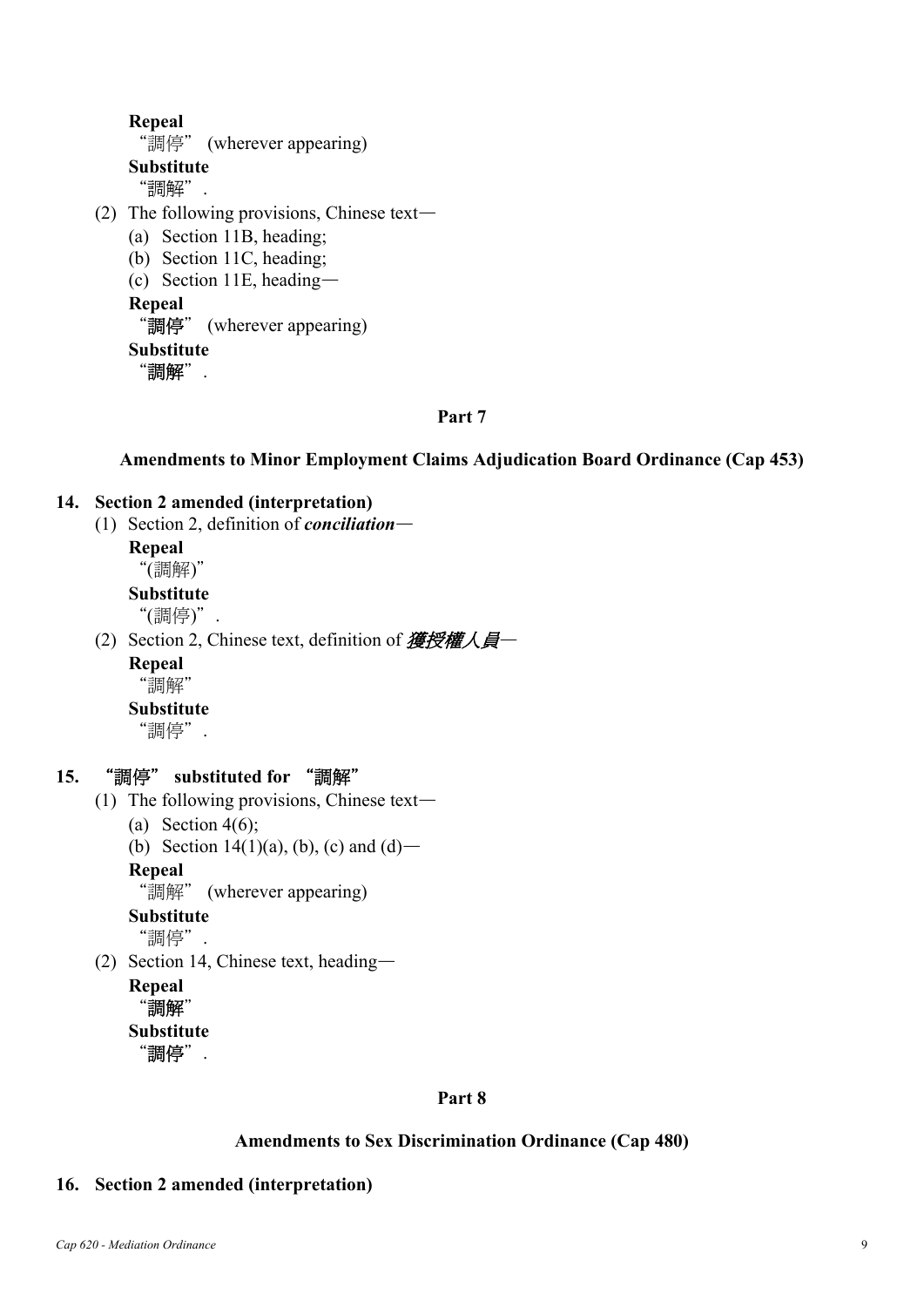Section 2(1), definition of *conciliator*—

**Repeal** 

"(調解人)"

**Substitute** 

"(調停人)".

# **17.** "調停" **substituted for** "調解"

- (1) The following provisions, Chinese text—
	- (a) Section  $64(1)(d)$ ;
	- (b) Section  $67(1)(d)$ ;
	- (c) Section  $68(3)(c)$ ;
	- (d) Section 74(1);
	- (e) Section  $84(3)(b)$  and  $(6)$ ;
	- (f) Schedule 6, section  $11(2)$ —

## **Repeal**

"調解" (wherever appearing)

```
Substitute
```
"調停".

- (2) The following provisions, Chinese text—
	- (a) Section 84, heading;
	- (b) Section 85, heading—

**Repeal** 

```
"調解" (wherever appearing)
```
**Substitute** 

"調停".

# **Part 9**

# **Amendments to Sex Discrimination (Investigation and Conciliation) Rules (Cap 480 sub. leg. B)**

# **18. Title amended**

The title, Chinese text—

**Repeal**  "調解" **Substitute**  "調停".

# **19.** "調停" **substituted for** "調解"

The following provisions, Chinese text—

```
(a) Section 6(1);
```
(b) Section  $8(4)(a)$  and  $(b)$ —

**Repeal** 

"調解" (wherever appearing)

**Substitute** 

"調停".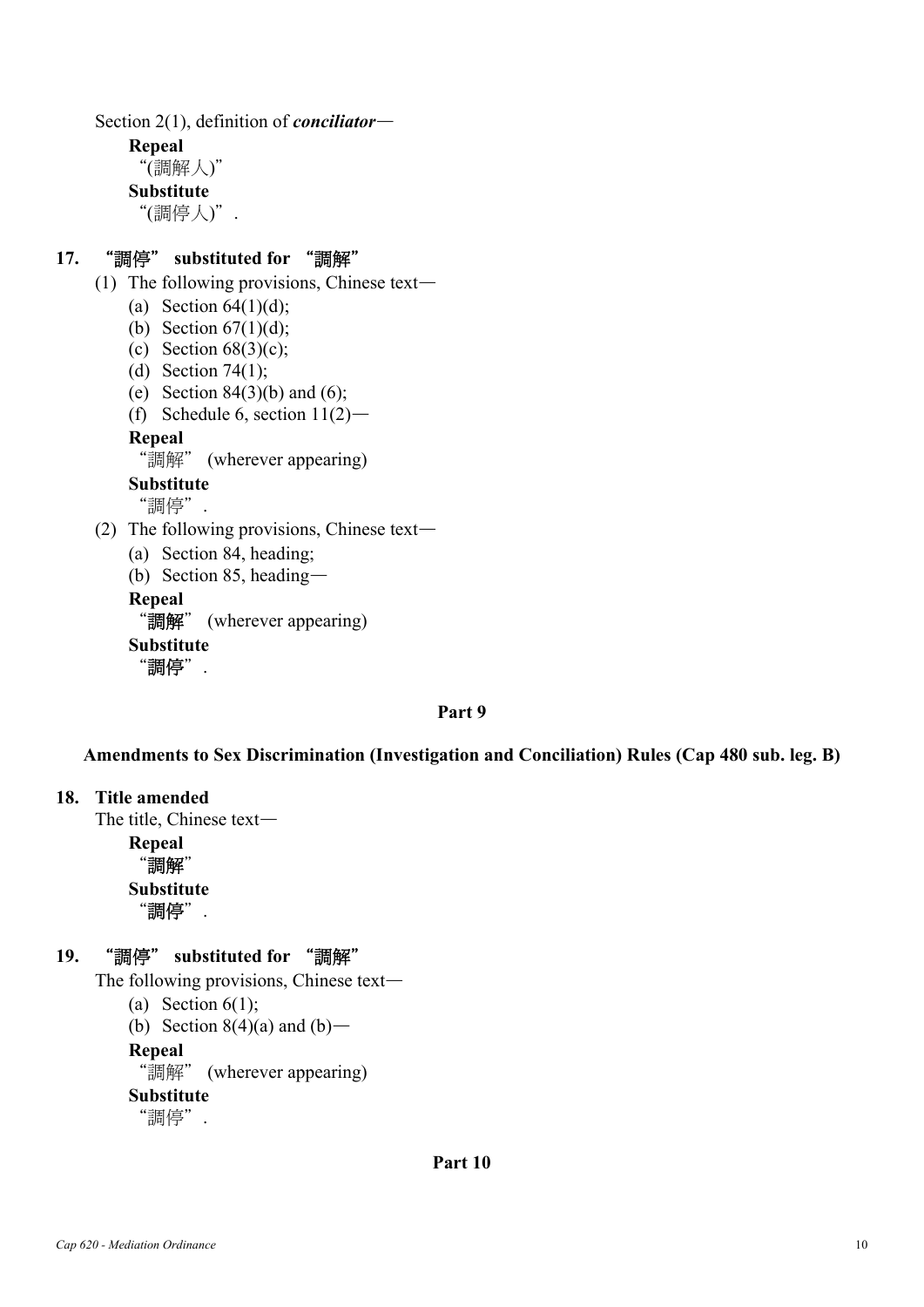## **Amendments to Disability Discrimination Ordinance (Cap 487)**

### **20. Section 2 amended (interpretation)**

```
Section 2(1), definition of conciliator—
```
**Repeal** 

```
"(調解人)"
```
**Substitute** 

```
"(調停人)".
```
## **21.** "調停" **substituted for** "調解"

- (1) The following provisions, Chinese text—
	- (a) Section  $62(1)(d)$ ;
	- (b) Section 70(1);
	- (c) Section 80(3)(b) and  $(6)$ —

**Repeal** 

"調解" (wherever appearing)

```
Substitute
```
"調停".

- (2) The following provisions, Chinese text—
	- (a) Section 80, heading;
	- (b) Section 81, heading—

**Repeal** 

```
"調解" (wherever appearing)
```
**Substitute** 

"調停".

## **Part 11**

**Amendments to Disability Discrimination (Investigation and Conciliation) Rules (Cap 487 sub. leg. B)** 

#### **22. Title amended**

The title, Chinese text—

**Repeal**  "調解" **Substitute**  "調停".

## **23.** "調停" **substituted for** "調解"

The following provisions, Chinese text—

```
(a) Section 6(1);
```
(b) Section  $8(4)(a)$  and  $(b)$ —

**Repeal** 

"調解" (wherever appearing)

**Substitute** 

"調停".

**Part 12**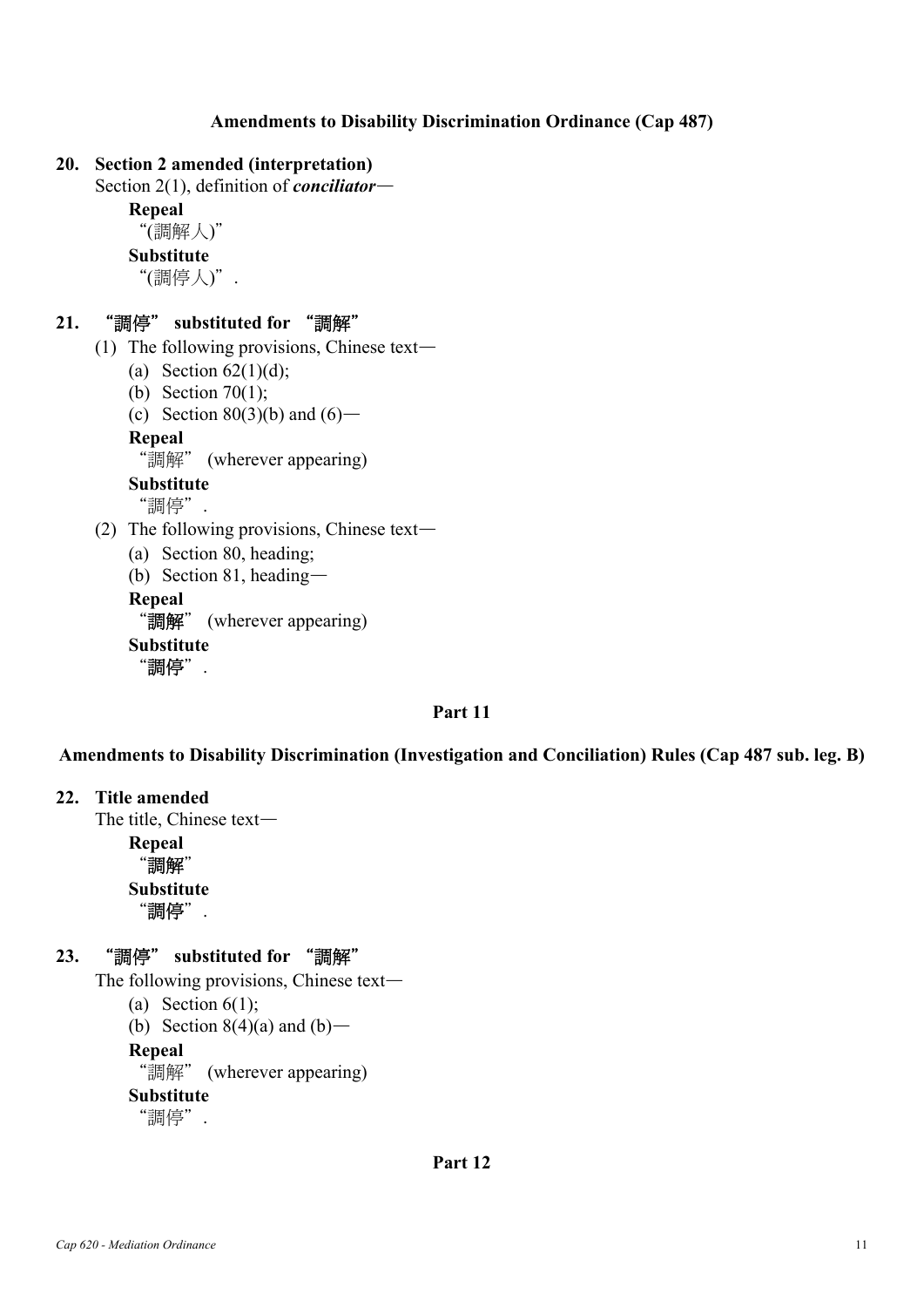## **Amendment to Disability Discrimination (Proceedings by Equal Opportunities Commission) Regulation (Cap 487 sub. leg. C)**

**24. Section 1 amended (circumstances in which Commission may bring proceedings)**  Section 1(c), Chinese text—

> **Repeal**  "調解" **Substitute**  "調停".

## **Part 13**

## **Amendment to Estate Agents (Determination of Commission Disputes) Regulation (Cap 511 sub. leg. D)**

**25. Section 18 repealed (privileged communications)**  Section 18—

**Repeal the section.** 

## **Part 14**

## **Amendments to Family Status Discrimination Ordinance (Cap 527)**

## **26. Section 2 amended (interpretation)**

Section 2(1), definition of *conciliator*—

#### **Repeal**

"(調解人)"

### **Substitute**

"(調停人)".

# **27.** "調停" **substituted for** "調解"

- (1) The following provisions, Chinese text—
	- (a) Section  $44(1)(c)$ ;
	- (b) Section 52(1);
	- (c) Section  $62(3)(b)$  and  $(6)$ —

## **Repeal**

"調解" (wherever appearing)

## **Substitute**

"調停".

- (2) The following provisions, Chinese text—
	- (a) Section 62, heading;
	- (b) Section 63, heading—

# **Repeal**

"調解" (wherever appearing)

```
Substitute
```

```
"調停".
```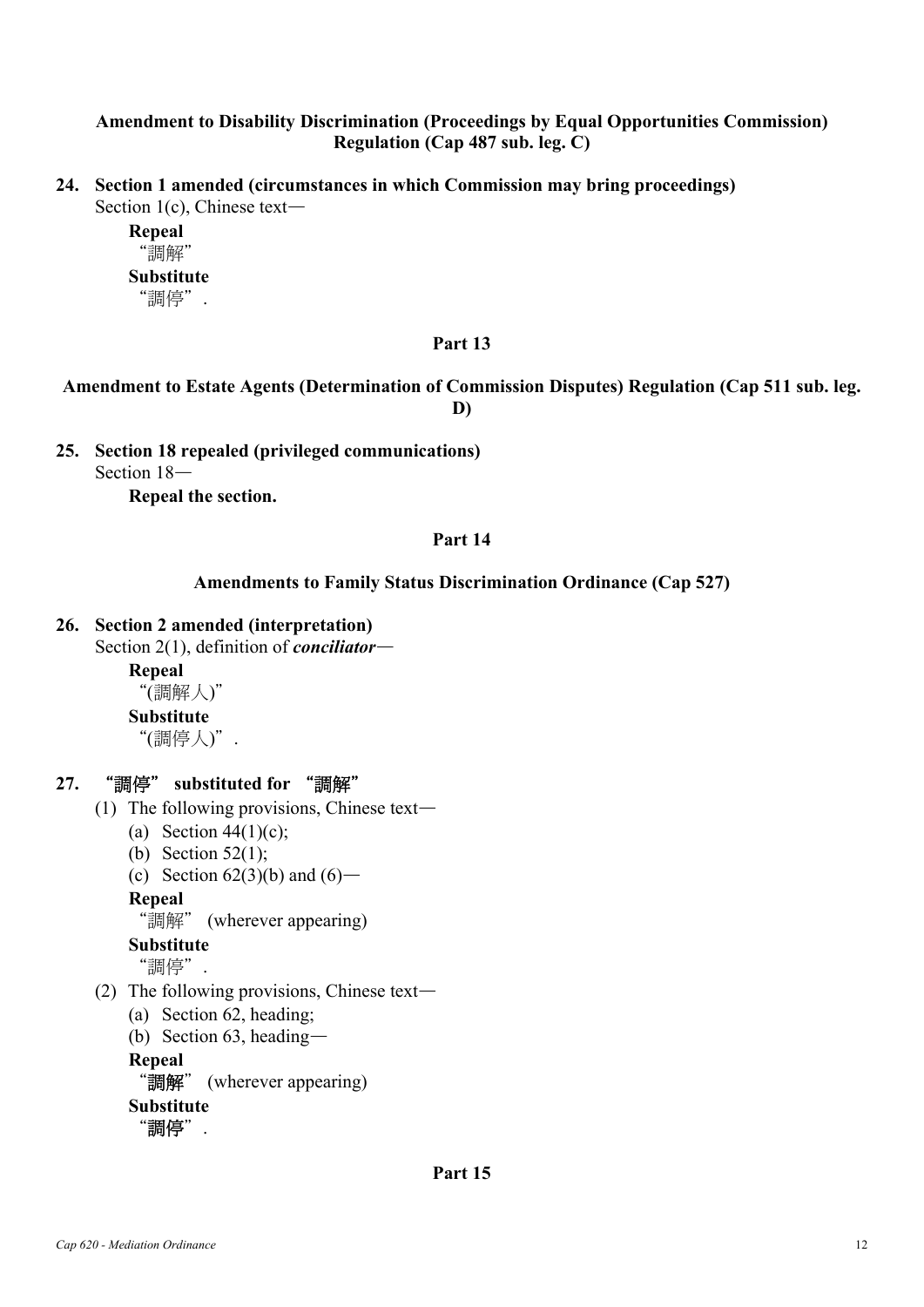## **Amendments to Family Status Discrimination (Investigation and Conciliation) Rules (Cap 527 sub. leg. A)**

### **28. Title amended**

The title, Chinese text—

**Repeal**  "調解" **Substitute** 

"調停".

## **29.** "調停" **substituted for** "調解"

The following provisions, Chinese text—

(a) Section  $6(1)$ ;

(b) Section  $8(4)(a)$  and  $(b)$ —

**Repeal** 

"調解" (wherever appearing)

### **Substitute**

"調停".

## **Part 16**

### **Amendments to Tung Chung Cable Car Ordinance (Cap 577)**

## **30.** "調解" **substituted for** "調停"

The following provisions, Chinese text—

- (a) Section 19(13);
- (b) Section 29(7);
- (c) Section  $33(1)$ —

### **Repeal**

"調停" (wherever appearing)

#### **Substitute**

"調解".

## **Part 17**

## **Amendments to Race Discrimination Ordinance (Cap 602)**

# **31. Section 2 amended (interpretation)**

Section 2(1), definition of *conciliator*—

**Repeal** 

"(調解人)"

**Substitute** 

"(調停人)".

# **32.** "調停" **substituted for** "調解"

- (1) The following provisions, Chinese text—
	- (a) Section 59(1)(d);